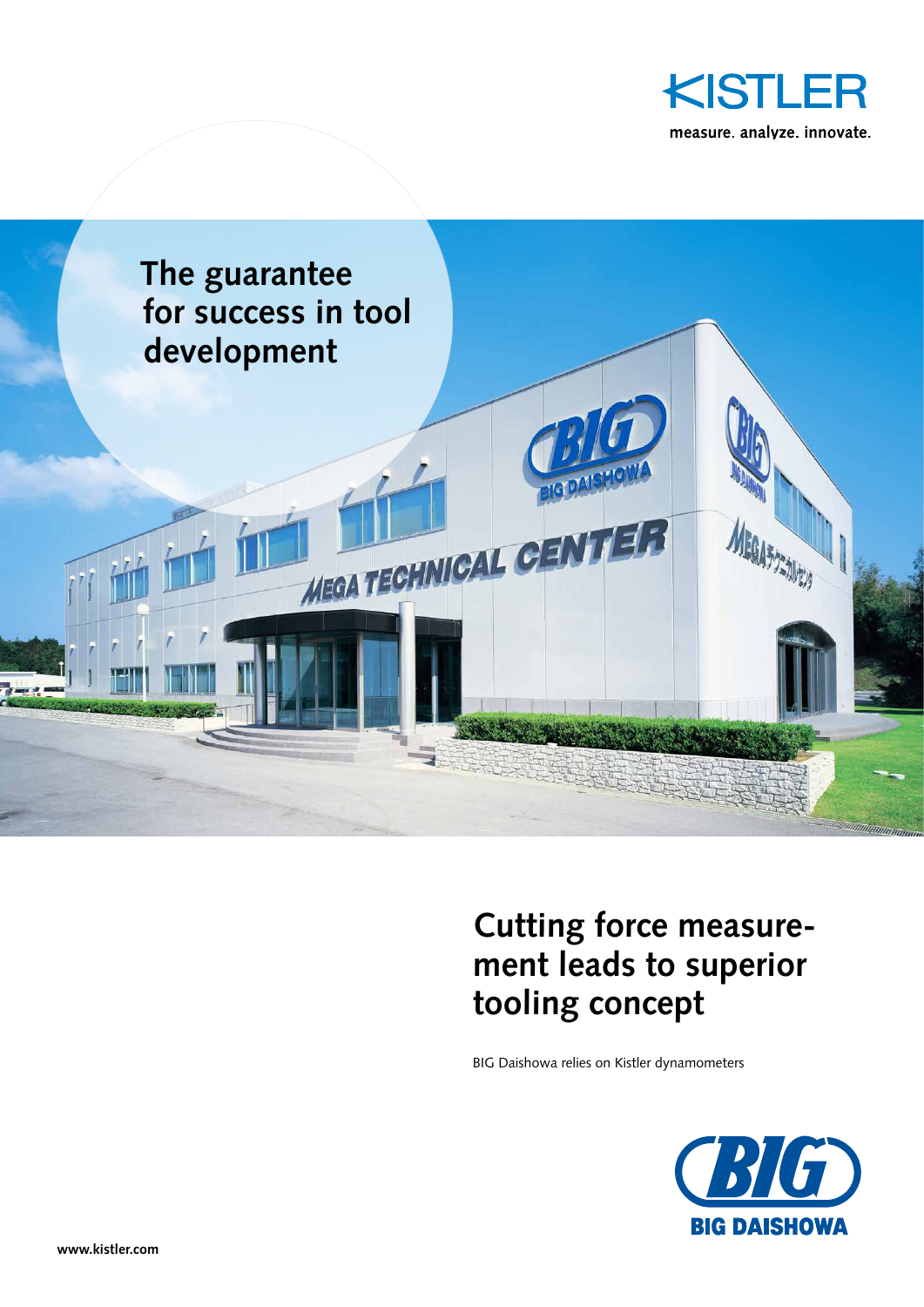**BIG Daishowa, headquartered in Osaka, Japan, is one of the leading producers of tool holders for the machining industry. Each year the company produces over half a million collet chucks. Their products are developed using, among other resources, Kistler's cutting force measuring device.**

More than 500 machine tools as well as some 300 robots and automated systems — these are the figures for BIG Daishowa's production capacity. The family-owned company was founded in 1967 and employs close to 900 employees worldwide. In Europe and North America the company is known through its subsidiary, BIG KAISER. The core competence of BIG Daishowa: high-quality tool holders for cutting with a machining run-out of max. 0.001 mm. Aside from various types of tool holders like collet chucks, hydraulic chucks, milling chucks and tapping holders, their selection encompasses angle heads, measuring devices and cutting tools.

## **Goal: Minimize forces on thread flanks**

In order to further develop their product portfolio, BIG Daishowa is continuously developing new tool concepts in-house at the MEGA Technical Center. One of the products that emerged from these efforts is the MEGA Synchro tapping holder. It is a "compensation chuck," which uses elastic components to compensate for the synchronization errors between tooling machines and tools. The basic challenge threads pose is to minimize the differences in length arising from the spindle speed as well as the applied feed rate in relation to thread pitch and thread depth, in order to minimize the axial forces that arise on the thread flanks. High axial forces can have a negative impact on the thread flanks and result in decreased lifetime of the tap holder: "Although modern CNC machines are equipped with synchronous spindles, minor synchronization errors still occur," says Masayuki Doi, development manager at BIG Daishowa. Even minor deviations immediately create high axial forces on the flanks of the tap holder.

## **Optimized construction thanks to cutting force measuring**

In order to optimize the design of the MEGA Synchro, BIG Daishowa relied on a 3-component dynamometer from Kistler. The piezoelectric cutting force measuring device measures a



The tapping holder MEGA Synchro was developed with a dynamometer 9257B from Kistler

compact 170×140 mm and can be mounted onto the machine tool table. It is exceptionally rigid and accordingly has a high natural frequency, which allows highly precise measurement of forces per cut even at high rotation speeds. "Due to the precise measurements obtained using Kistler's dynamometer and the conclusions drawn from those, we have been able to tailor the design to such an extent that the forces on the thread flanks have been drastically reduced," Doi states. In concrete terms: For tapping with a collet chuck, axial forces exert up to 750 N on the tap. Whereas when it comes to MEGA Synchro this is at max. 60 N. This increases the lifetime of an M12 tap by a factor of 2.4.

"Due to the precise measurements obtained using Kistler's dynamometer and the conclusions drawn from those, we have been able to tailor the design to such an extent that the forces on the thread flanks have been drastically reduced."

**Masayuki Doi, development manager at BIG Daishowa**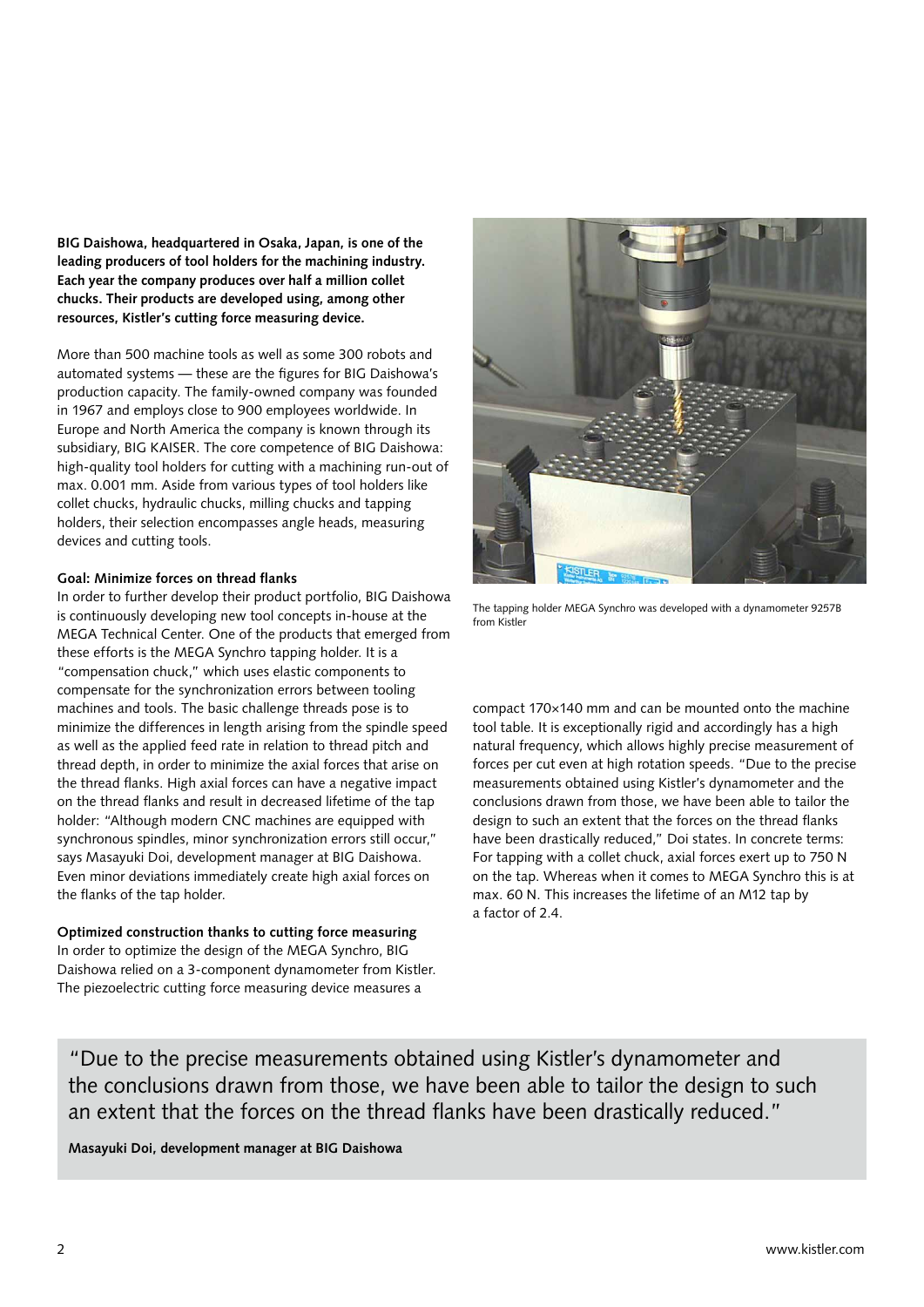

In its MEGA Technical Center BIG has 10 machine tools for testing purpose only



Cutting data: Vc: 20 m/min.; RPM 1,050; Thread: M6×12m, Material: C55

Doi is self-assured: "Without Kistler's cutting force measuring device, we would not have been able to develop the MEGA Synchro." BIG Daishowa has developed unique collets and nuts for their new tapping holder. In contrast to many other tooling manufacturers, BIG isn't using conventional ER collets but their proper slim collets to clamp the tap. This has a positive effect on the runout accuracy. Moreover, their slim diameter nut is avoiding interference with the work piece.



BIG is not only using Kistler's dynamometer but also a charge amplifier as well as software solutions